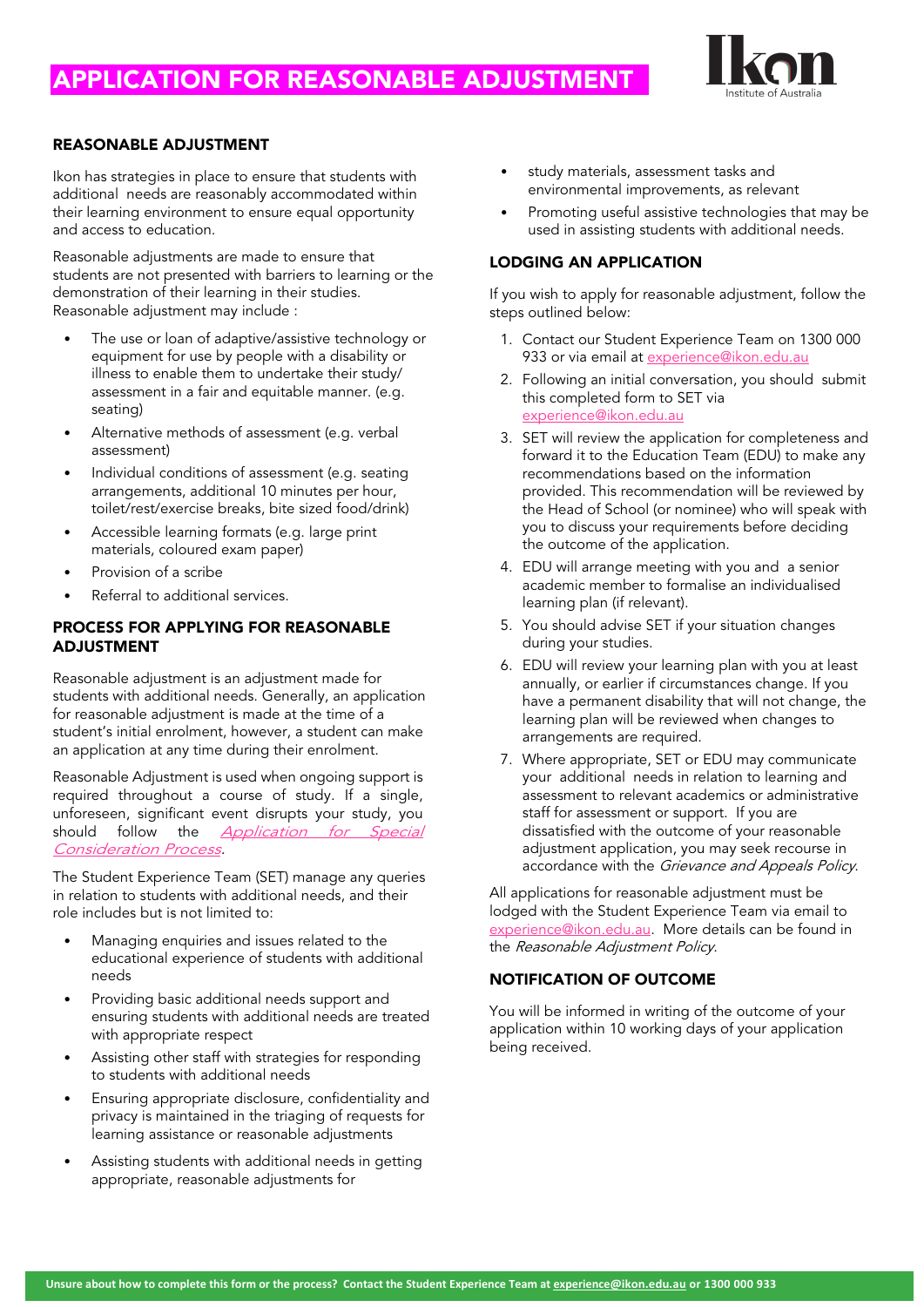## APPLICATION FOR REASONABLE ADJUSTMENT



#### A. PERSONAL DETAILS

| Given Name | <b>Family Name</b> |        | Student ID |
|------------|--------------------|--------|------------|
| Address    |                    |        |            |
| Suburb     |                    | State  | Postcode   |
| Email      |                    | Mobile |            |

#### B. APPLICATION STATEMENT

Please provide a detailed statement outlining the grounds for your application below. Your statement should explain the impact of the disability on your ability to study.

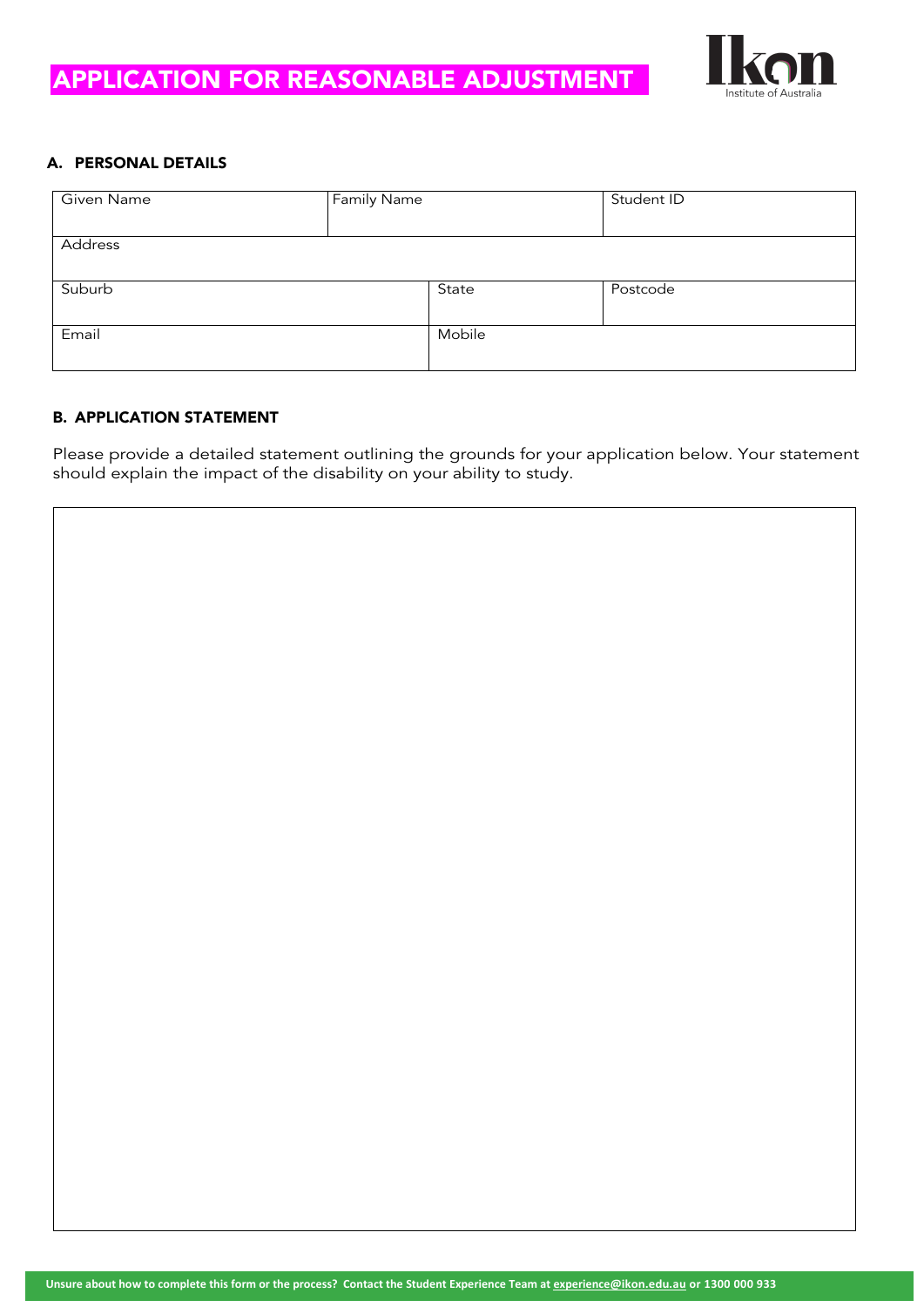

#### C. SUPPORTING EVIDENCE

You must also attach relevant supportingdocumentation to evidence the circumstances and your statement, from a registered medical practitioner or counsellor who cannot be a family relative.

#### D. DECLARATION

**.**

In signing below, I acknowledge, confirm and accept that:

| adjustment. | I have read the Reasonable Adjustment Policy and understand the process for determining a reasonable                                                                                                                                                                                                                                                                                                                                                         |      |
|-------------|--------------------------------------------------------------------------------------------------------------------------------------------------------------------------------------------------------------------------------------------------------------------------------------------------------------------------------------------------------------------------------------------------------------------------------------------------------------|------|
|             | I understand that the submission of an application for reasonable adjustment does not automatically mean it will<br>be approved. I consent to Ikon contacting medical practitioners and/or other third parties for the purposes of<br>verifying the contents of this application and confirming the authenticity and/or originating source of the<br>supporting documentation I have submitted, to the extent necessary for Ikon to assess this application. |      |
| learning    | I understand that I may be asked to provide a more specific consent to disclosure of information should this be<br>required by Ikon, answer questions and/or make myself available to attend a meeting to agree an individualised                                                                                                                                                                                                                            |      |
|             | Ikon reserves the right to vary or reverse any decision in relation to this application on the basis of false or<br>deliberately misleading information. I acknowledge disciplinary action may be taken if I knowingly provided false<br>o deliberately misleading information.                                                                                                                                                                              |      |
| <b>SIGN</b> | Signature                                                                                                                                                                                                                                                                                                                                                                                                                                                    |      |
|             | Name                                                                                                                                                                                                                                                                                                                                                                                                                                                         | Date |

Privacy: Ikon collects personal information about you for the purposes of administering your enrolment in your chosen education course(s) or program(s) of study. We may not be able to process your request if you do not provide all of the information requested on this form. We may disclose personal information about you in accordance with our Privacy Policy including to your education agent, and to the Australian government as required or authorised by law. Further details are provided in our Privacy Policy at <https://ikon.edu.au/policies-procedures/>